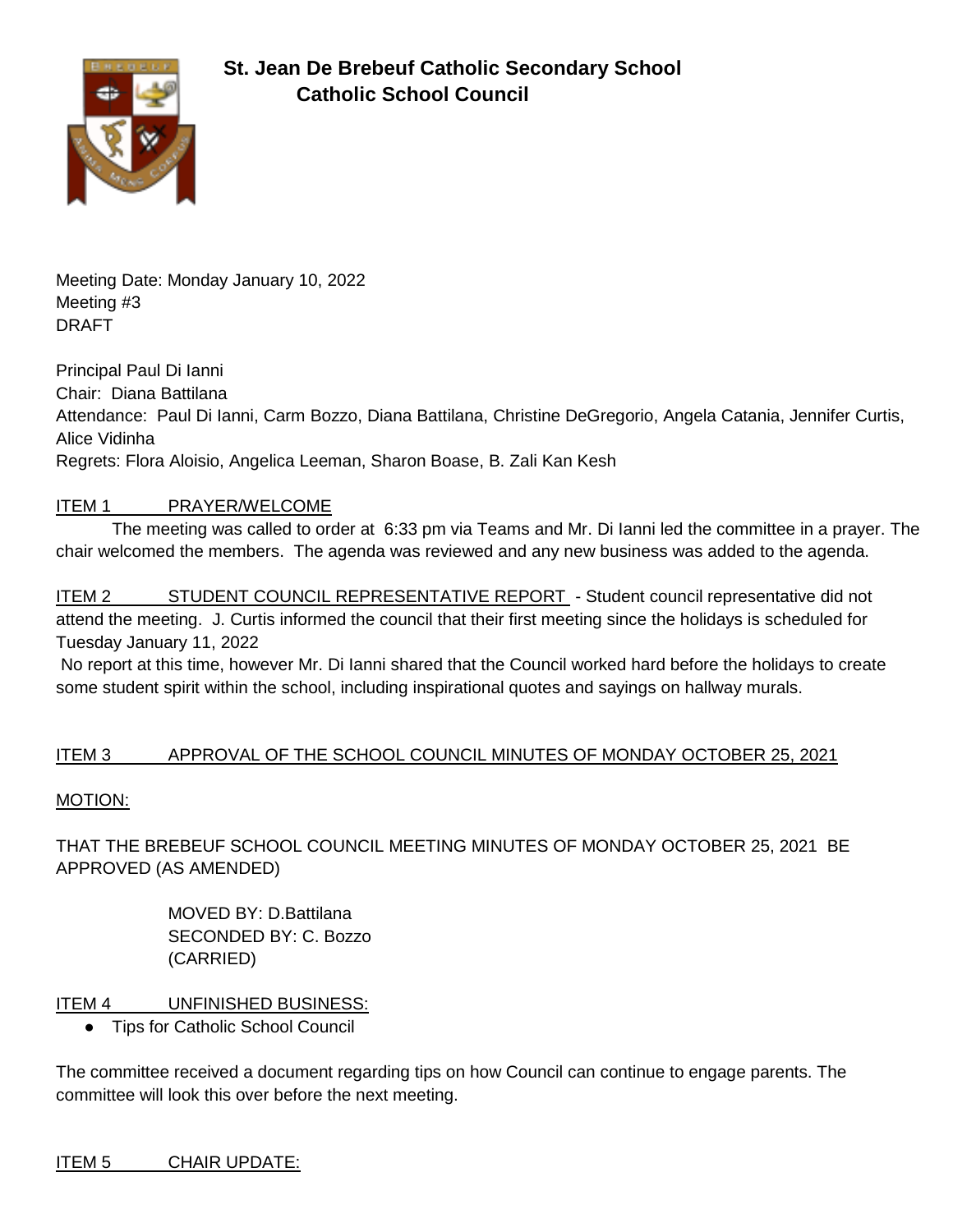- A) Meeting Time Parameters:
	- Feedback from previous meeting was that the meetings ran too long
	- It was agreed that a hard "stop" for 8:00 pm would be followed and any unfinished agenda items would be carried over to the next meeting
- B) D. Battilana attended the, "Catholic School Council Gathering and Commissioning Ceremony", held virtually on October 26, 2021. The following was shared:
	- Theme this year is Rebuild, Renew and Restore Together
	- It was announced that superintendents: C. Ciapanni and I. Fortino were retiring
	- Catholic School Council Breakfast is tentatively scheduled for *Friday February 4, 2022* at Michelangelo's Banquet Centre
	- It was mentioned that there is a \$500 Parent Engagement monies that the school automatically receives?
- C) D. Battilana attended a School Council Chair virtual meeting on Nov. 23, 2021 the following was discussed:
	- It was decided that the chairs would not pool the Pro Grant money together this year as they did last year
	- Some suggestions for PD that came up that were free were: Pathways, Police Services, Environmental Services
- D) 29th Virtual Parent Conference, "Weaving the Catholic Partnership"
	- Event is scheduled will take place virtually on *Wednesday, February 2, 2022 at 6:30pm*.
	- A virtual presentation by Paul Davis on "Empowering Parents in the Digital Age."
	- Topics include: Snapchat/Tic Tok/Instagram/Facebook/Smartphones & Digital Trails, Cyperbullying/Texting/Image Sharing and Online Security
	- More information can be found on the School Website Calendar and clicking on the link
- E) Pro Grant Application:
- The application was completed, submitted and subsequently approved for \$1000 to be used by **June** *10, 2022.*

The Chair reminded the group to email if they would like any items added to the meeting agenda [battilanadiana@gmail.com](mailto:battilanadiana@gmail.com)

# ITEM 6 TREASURER'S REPORT (F. ALOSIO/P. DI IANNI)

No update for this meeting.

# ITEM 7 COMMITTEE REPORTS:

# PRO GRANT COMMITTEE (D. BATTILANA)

- The committee met on November 24, 2021 to discuss possible topics and quest speakers
- It was agreed that a guest speaker regarding mental health and anxiety would be beneficial for parents and teens
- Discussed Teacher Appreciation Day, Supporting Graduation Financially, Wall Displays in Hallways
- Guest Speaker Dean Huyck has been booked for **Thursday January 27, 2022** (virtually) link to attend will be shared closer to the meeting date. 7:00 pm - 8:30 pm Cost: \$350
- Topic: *"Demystifying of the origins of anxiety and other mental health issues (brain stuff) with an emphasis on environmental factors that feed into those brain tendencies along with practical steps that can be taken to counteract them. Overall, the audience will learn how to equip themselves for the most enjoyable and*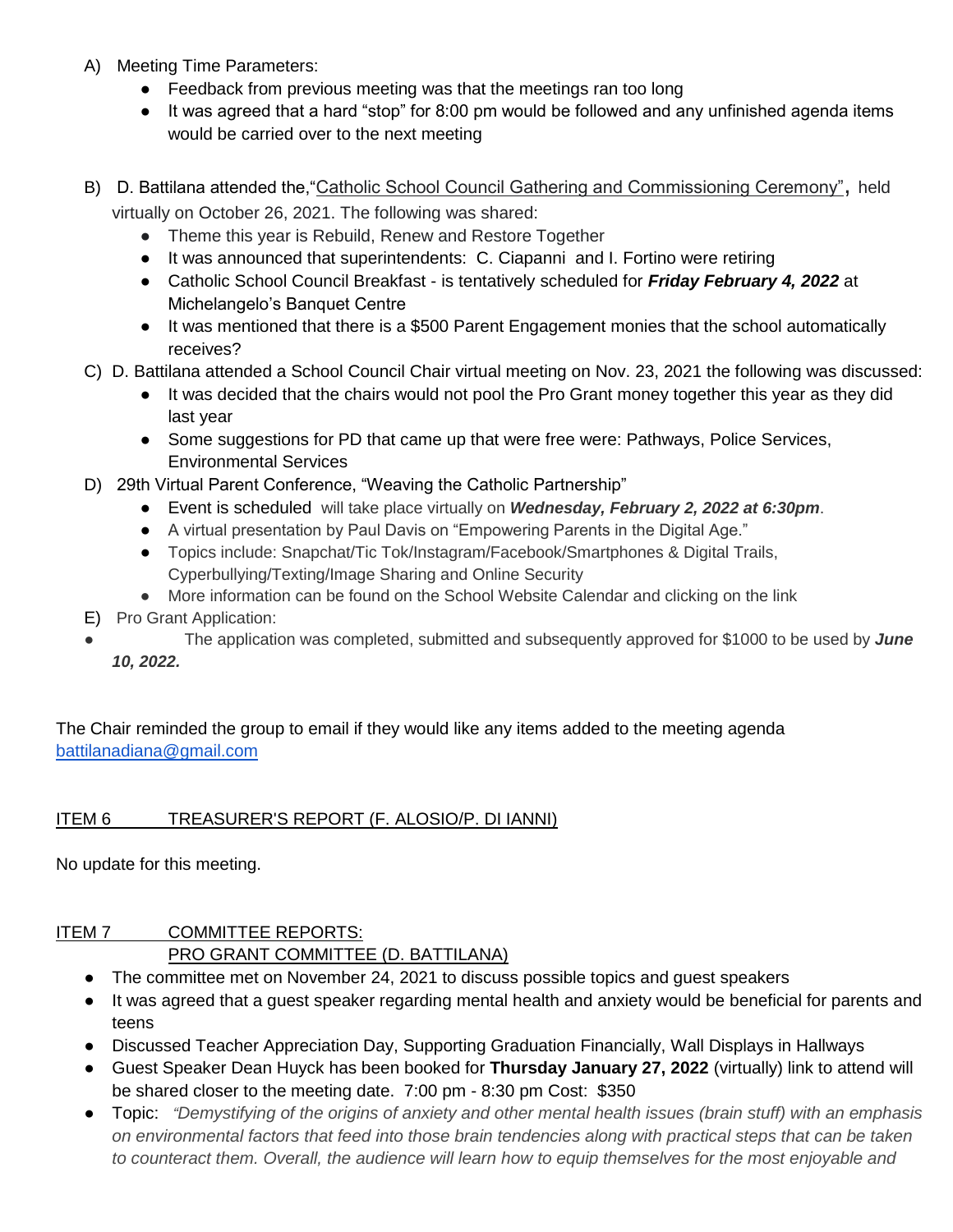*productive school experience. Perhaps emphasizing the practical applications and fortifying students to be the best version of themselves as learners."* 

- Chair shared website information with group-https://dhuyck.wixsite.com/deanhuyck
- Parents and students are the target audience
- Promote? Flyer, Save the Date these can go on all social media accounts of the school
- Dean said we could write the promotional blurb and we can use his marketing people to review it for us
- Platform: School Website and Facebook page
- Next Meeting to be determined
- Action Item: D. Battilana to contact Dean to reschedule possibly to February 17, 2022 as the January date is in the middle of exams

#### ITEM 8 PARENT ENGAGEMENT INITIATIVES (C. BOZZO):

- Facebook Page for SJB Parents and guardians has been created https://www.facebook.com/groups/428432508796007
- Currently there are 28 members
- Although the school can not promote the page as it is not monitored by administration, the committee will ensure that positive and up to date information will be shared.

#### ITEM 9 COVID/ HEALTH + SAFETY UPDATE (P. DI IANNI):

-Things changing so rapidly

- 3 ply masks for students are being sent to each school - they are not mandatory for students to wear. At the date of this meeting, SJB does NOT have the masks.

- N95 masks for educators are being sent out by the board
- SJB vulnerable students who can not wear masks will be given face shields.

- Administration not sure how student athletics will return if school is back before the lockdown date of January 26th.

#### ITEM 10 PRINCIPAL'S UPDATE (P. DI IANNI):

#### CASH ONLINE-

The principal shared that the secretarial staff requested that parents either call and/or students can ask the secretarial staff at the office for clarification,

#### SCHEDULES -

Due to the uncertainty of the pandemic, it is unknown whether the students will be able to go to a 4 class schedule in February as previously announced. The board is looking at another quadmester type model and also looking into what other boards have done which is 1 week with 2 courses then another week with the other 2 courses. No decision has been made yet.

As well, Mr. Di Ianni wanted some parent input on the possibility of a schedule change once schools go back to a "normal" schedule. Given that a new high school has opened up during the pandemic in close proximity, it can cause some problems when too many students from different schools are dismissed at the same time. The school is contemplating implementing a schedule that would have the lunch breaks cut from 76 min to 45 min and therefore school dismissal earlier. A positive thing from this schedule change is it gives some students more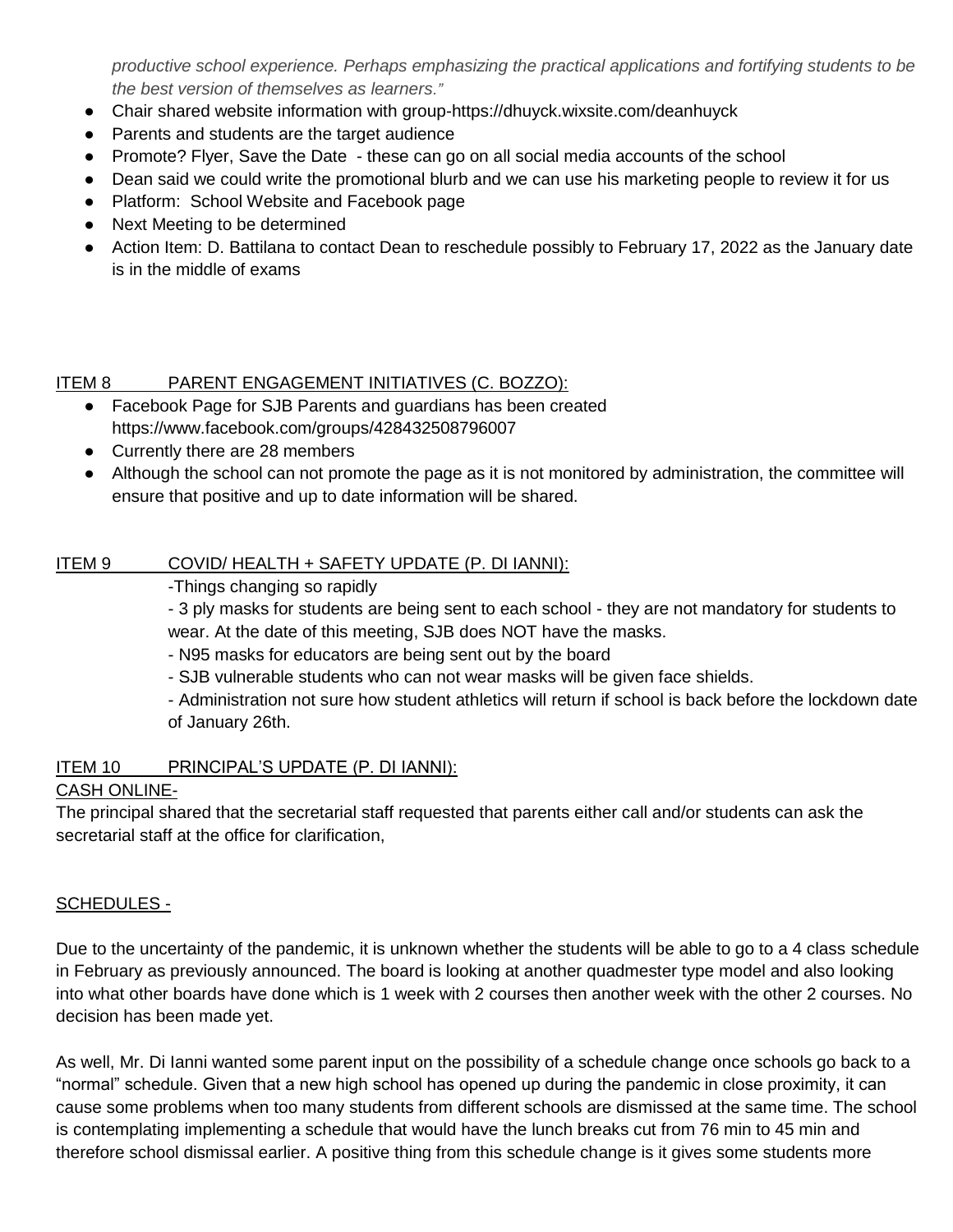opportunity to join after school activities and have more time to get to their part time job, do homework/study, etc. The committee agreed with this new schedule opportunity but wanted the best interest for the educators/administration to be taken into consideration as well.

### ITEM 11 NEW BUSINESS:

- REVISED CSC MEETING DATES-The meeting previously scheduled for January 31, 2022 is canceled. Dates will be added monthly given the uncertainty of the times. Next meeting is February 28th. The meetings posted on the website for Monday May 9, and Monday June 6, are tentative at this time.
- BUSSING Some parents upset that there are some buses consistently late in the mornings and after school
- COVID RAPID TESTS every student received rapid tests if they were at school the last couple of days before the break. If a student was absent and did not receive the kit when school resumes on January 17th they are eligible to get theirs. There will not be more sent home.
- DISSEMINATION OF SCHOOL COUNCIL INFORMATION School Council information and promotion will be shared on SJB Instagram accounts and other social media channels and parent emails.
- DATES OF CSC MEETING ON SCHOOL WEBSITE CALENDAR Mr. Di Ianni will see that these are added. The School Council Meeting Minutes will be posted on the school website once they are approved.
- **EREMOVE STUDENT COUNCIL NAMES FROM THE SCHOOL COUNCIL SECTION OF WEBSITE**

It was recommended that student council member names be omitted from this section.

TEAMS LINK FOR MEETINGS AND REMINDERS A FEW DAYS PRIOR TO MEETING DATE

Mr. Di Ianni will send the link for the next meeting closer to the meeting date.

# ITEM 12 NEXT MEETING DATE:

February 28, 2022 at 6:30pm

ITEM 13 ADJOURNMENT -

# MOTION:

THAT THE ST. JEAN DE BREBEUF SCHOOL COUNCIL MEETING BE ADJOURNED

Moved By: D. Battilana Seconded By: C. DeGregorio (CARRIED)